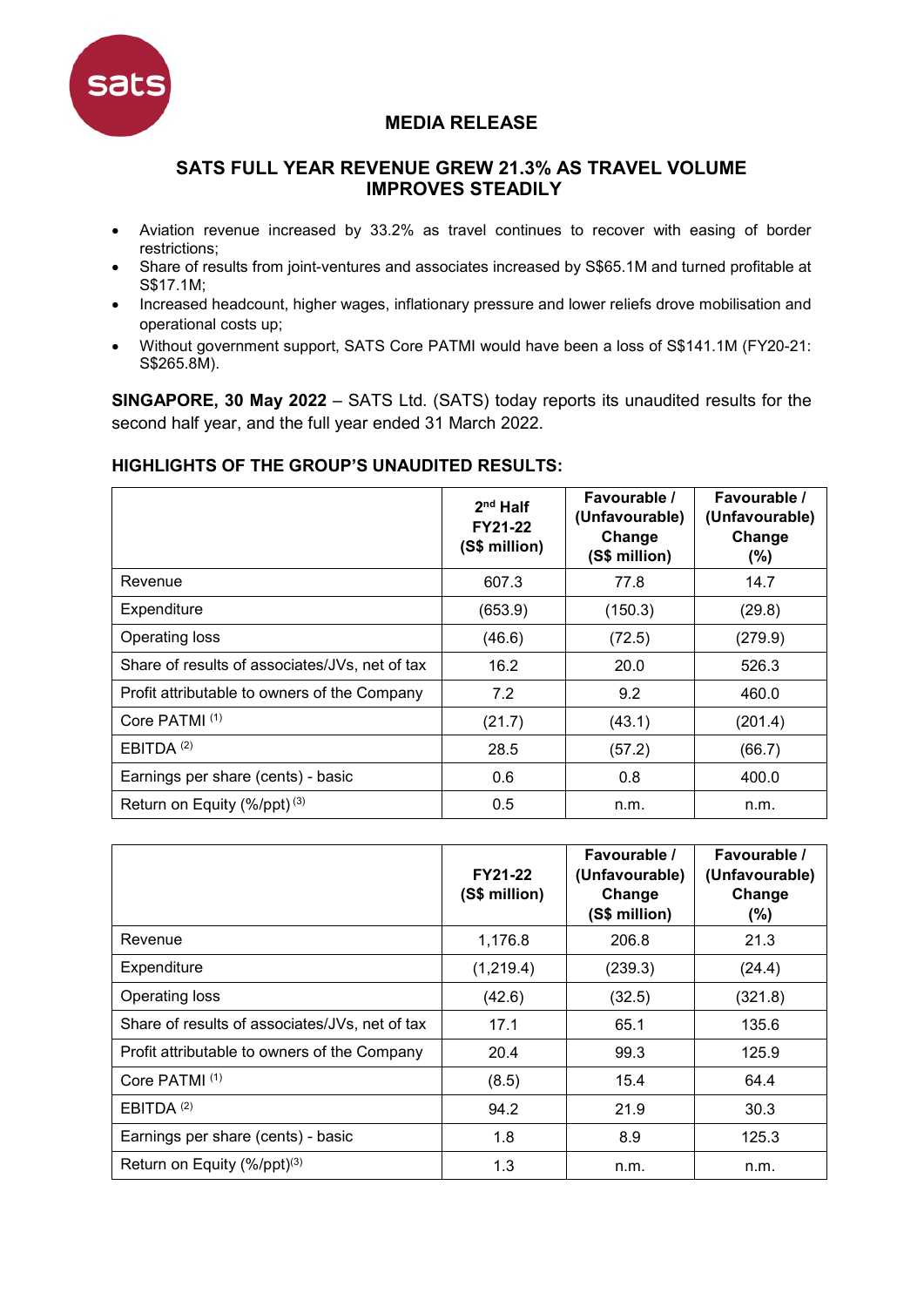#### **Note:**

1. Core PATMI refers to net profit attributable to owners of the Company excluding the following one-off items:

|                                                                                                 | 2nd Half |         | <b>Full Year</b> |         |
|-------------------------------------------------------------------------------------------------|----------|---------|------------------|---------|
|                                                                                                 | 2021-22  | 2020-21 | 2021-22          | 2020-21 |
| (i) Write-back of earn-out consideration                                                        |          | 13.7    |                  | 13.7    |
| (ii) Impairment loss on investment in associates,<br>long-term investment and intangible assets |          | (37.1)  |                  | (68.7)  |
| (iii) Gain on deemed disposal of an associate                                                   | 28.9     |         | 28.9             |         |

- 2. EBITDA refers to earnings (including Share of results of associates/joint ventures) before interest, tax, depreciation and amortisation; and excludes one-off items. Excluding Share of results of associates/joint ventures, EBITDA for FY22 and FY21 would be \$77.1M and \$120.3M respectively while EBITDA for 2<sup>nd</sup> half FY22 and 2nd half FY21 would be \$12.3M and \$89.5M respectively.
- 3. Return on equity ("ROE") is profit attributable to owners of the Company expressed as a percentage of the average equity holders' funds for the respective periods (non annualised).

#### **GROUP EARNINGS**

#### **Second Half FY2021-22 (1 October 2021 – 31 March 2022)**

Travel continued to recover in the second half-year as border restrictions eased, particularly in the fourth quarter. In pursuit of a COVID-zero strategy, China remains in strict lockdown while Japan explores reopening its borders in phases. As a result, SATS' Group revenue rose from S\$529.5 million to S\$607.3 million in this second half year, an improvement of 14.7%, or S\$77.8 million. Food Solutions revenue increased by 10.8%, or S\$32.3 million, to S\$330.6 million, whilst Gateway Services revenue grew 19.5%, or S\$44.9 million, to S\$275.2 million year-on-year.

SATS actively ramped up its operations to support travel recovery. Group expenditure grew by 29.8%, or S\$150.3 million, to S\$653.9 million. Increased headcount, higher contract services and tapering government grants drove staff costs up by 56.5%, or S\$110.9 million. Raw material costs grew in tandem with higher business volume in Food Solutions. Adjustments for rebates led to lower licence fees, while depreciation and amortisation fell by S\$4.7 million due mainly to impaired assets in the last year. Impacted by higher tariffs and usage, company premises and utility expenses increased by 41.1%, or S\$11.8 million. Higher fuel costs, provision for doubtful debts, and lower government grants drove other costs up by S\$27.5 million.

The Group recorded an operating loss of S\$46.6 million in the second half year due to higher costs and lower government grants.

Travel recovery also improved performance in most aviation associates and joint ventures. Share of results from associates/joint ventures turned positive at S\$16.2 million, an improvement of S\$20 million over the same period the year before.

In line with SATS' strategy to expand its cargo handling network, the Group increased its shareholding in an associate, Asia Airfreight Terminal Co. Ltd. ('AAT'), to a controlling stake of 65.4%. Following this purchase of additional shareholding, the Group recorded an accounting gain of S\$28.9 million which resulted from the revaluation of AAT. The gain was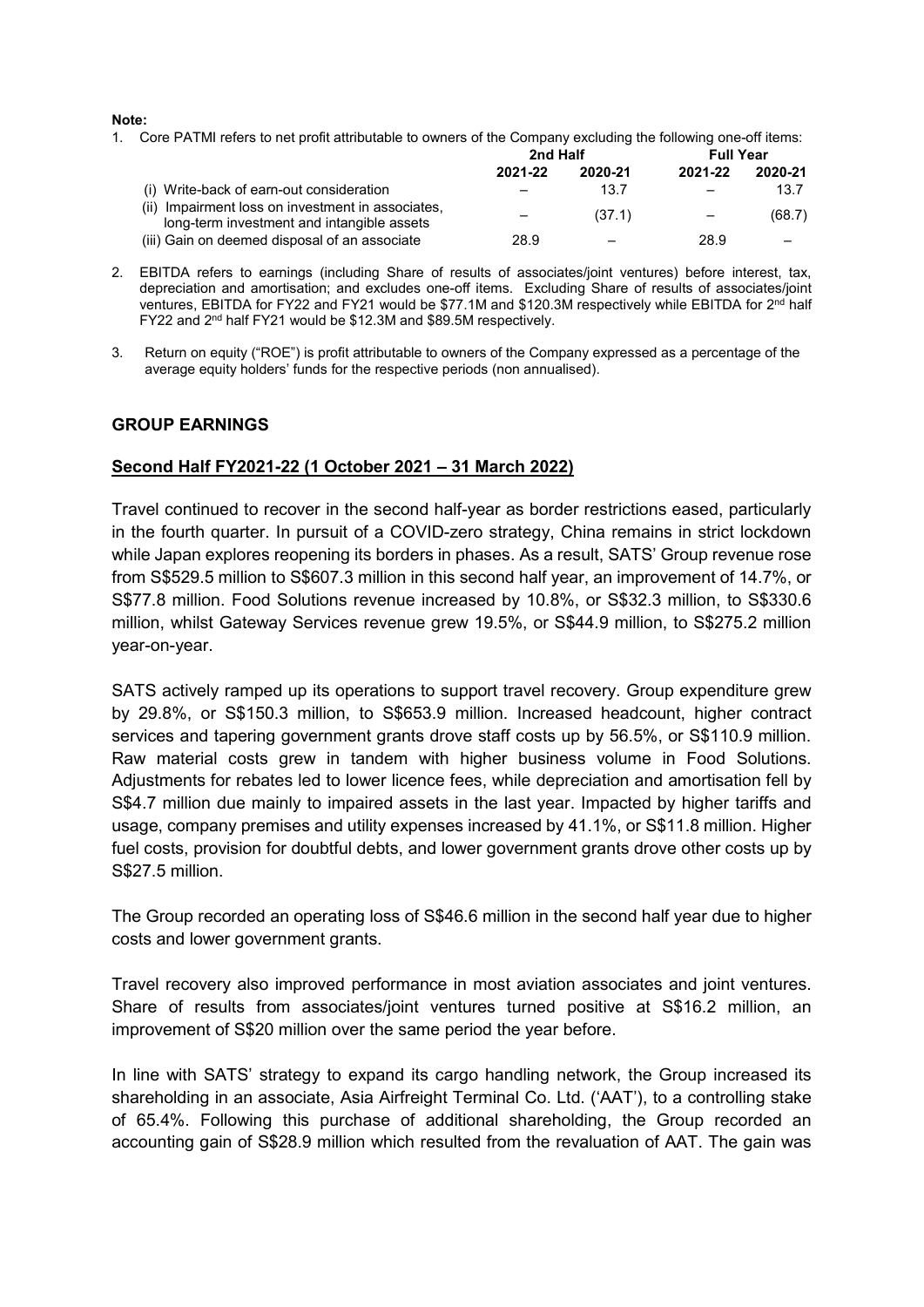partly offset by impairment of property, plant and equipment to arrive at the Group's nonoperating gain of S\$13 million in the second half year.

Group net profit attributable to owners of the Company ("PATMI") was a net profit of S\$7.2 million, a year-on-year increase of S\$9.2 million, or an improvement of 460% from a net loss of S\$2 million in the corresponding period last year. Excluding government reliefs, Group PATMI would be a loss of S\$46.6 million for the period, a significant improvement over a net loss of S\$109.2 million in the second half of last year.

## **FY2021-22 (1 April 2021 – 31 March 2022)**

For the financial year ended 31 March 2022, Group revenue increased by S\$206.8 million, or 21.3%, year-on-year, to S\$1,176.8 million on the back of travel recovery. Both Food Solutions and Gateway Services recorded marked improvements in revenue growth. Volumes for Food Solutions increased across all market segments, growing revenue by 11.7%, or S\$67.1 million, to S\$640.9 million. Sustained cargo growth, increased flights handled, the resumption of ship calls and expansion of security services into non-travel related segments increased Gateway Services revenue by 36.6%, or S\$142.8 million, to S\$532.5 million.

Group expenditure increased by S\$239.3 million, or 24.4% year-on-year to S\$1,219.4 million. Reduced government grants, higher staff deployment and contract services led to a 44% increase in staff costs of S\$168.3 million. Raw material costs rose in tandem with higher business volumes in Food Solutions. Adjustments for rebates accounted for the lower licence fee. Depreciation and amortisation decreased by S\$10.7 million, mainly due to impaired assets in the last financial year. Higher utility usage and tariffs increased company premises and utility expenses by S\$8.6 million. Other costs rose by S\$35.4 million due to higher fuel costs and lower government grants, partly offset by lower provision for doubtful debts.

The Group recorded an operating loss of S\$42.6 million, an increase of S\$32.5 million or 321.8% in losses year-on-year.

The easing of travel restrictions improved performance in most aviation operations overseas. Share of results from associates/joint ventures increased by S\$65.1 million, or 135.6%, reversing a loss of S\$48 million the year before to a profit of S\$17.1 million this financial year.

Non-operating gain of S\$12.2 million was related to the aforementioned gain that arose from the step-up acquisition in AAT, partly offset by impairment for property, plant and equipment.

Group net profit attributable to owners of the Company ("PATMI") recovered from a net loss of S\$78.9 million the year before to a net profit of S\$20.4 million this financial year, reflecting an improvement of S\$99.3 million year-on-year. Excluding government reliefs, Group PATMI would be a loss of S\$112.2 million for the year, narrowing a loss of S\$320.8 million last year.

## **GROUP FINANCIAL POSITION (as at 31 March 2022)**

Total equity of the Group rose S\$134.9 million to S\$1,833.7 million as at 31 March 2022. The higher equity was attributed to the consolidation of AAT and SATS Food Solutions (Thailand) Co., Ltd. ("SFST") as new subsidiaries during the year.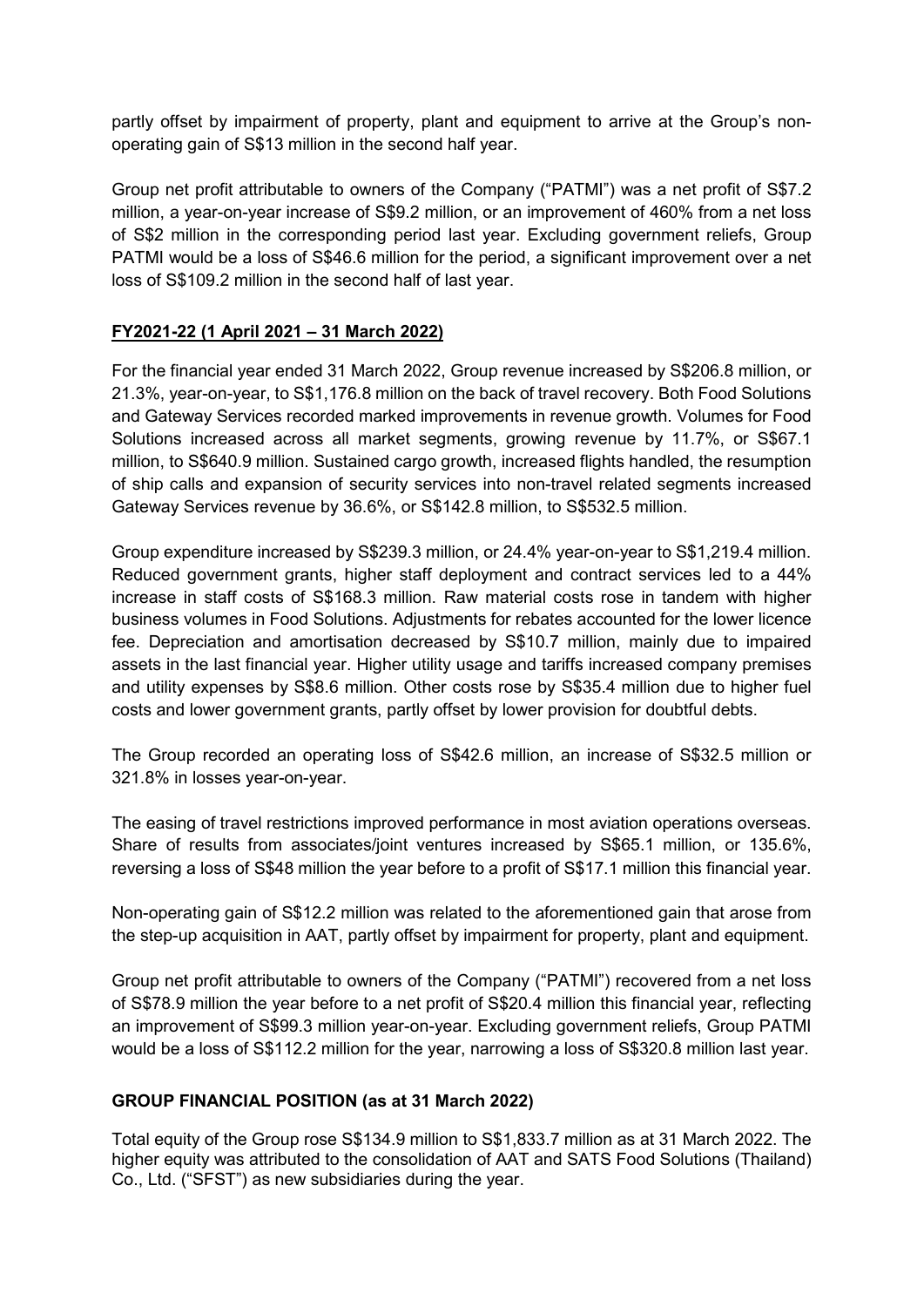Non-current assets increased by S\$227.2 million from higher property, plant and equipment, right-of-use assets, intangible assets, and deferred tax assets, partially offset by lower investment in associates. The increase in property, plant and equipment, right-of-use assets and intangible assets were mainly contributed by the consolidation of SFST and AAT. The lower investment in associates was due to dividend received during the year, and the transfer of investment in AAT from an associate to a subsidiary.

Current assets of the Group dipped S\$26.7 million largely due to lower inventories and reduced cash and short-term deposits as a result of early repayment of S\$150 million term loan ahead of its maturity, partly offset by higher trade and other receivables.

Current liabilities increased by S\$65.3 million mainly from trade and other payables and lease liabilities. The higher lease liabilities, both non-current and current, was due to consolidation of AAT. These were partly offset by lower income tax payable and lower term loan due to reclassification of JPY loan to non-current liabilities upon refinancing.

Non-current liabilities of the Group increased marginally by S\$0.3 million due to the repayment of term loan of S\$150 million, partly offset by the reclassification of JPY loan to non-current liabilities upon refinancing.

The Group continues to maintain a net cash position with total cash and cash equivalents of S\$786.0 million as at 31 March 2022. Debt-to-equity ratio reduced to 0.46 times after the repayment of a term loan ahead of its maturity.

## **DIVIDENDS**

As SATS incurred a full year loss excluding government reliefs, the Board of Directors believes that it would be prudent not to pay a final dividend for FY2021-22.

# **OUTLOOK**

Borders reopening and pent-up demand have led to a continuing surge in travel volume although uncertainty remains due to potential resurgence in infection. SATS is responding swiftly by ramping up our operations and working across the value chain to mitigate the impact of cost inflation.

As at 31 March 2022, cargo has reached pre-pandemic volumes, flights and passengers handled are at 44% and 25%, respectively, while meals served across all segments recovered to 59%. We expect mobilisation costs, inflation, higher wages and reduced government support to put pressure on our operational costs as we gear up towards a recovery in the aviation sector.

At SATS, we are proactively investing in initiatives that will ensure the long-term growth and sustainability of our business. For example, we are investing in production automation in SATS Food Hub to enhance our productivity and to handle higher volumes of production for both local and export markets. The nerve centre of SATS' gateway operations, SATS Integrated Operations Command, has been upgraded with new systems that incorporate Artificial Intelligence with Machine-Learning to handle disruptions more seamlessly.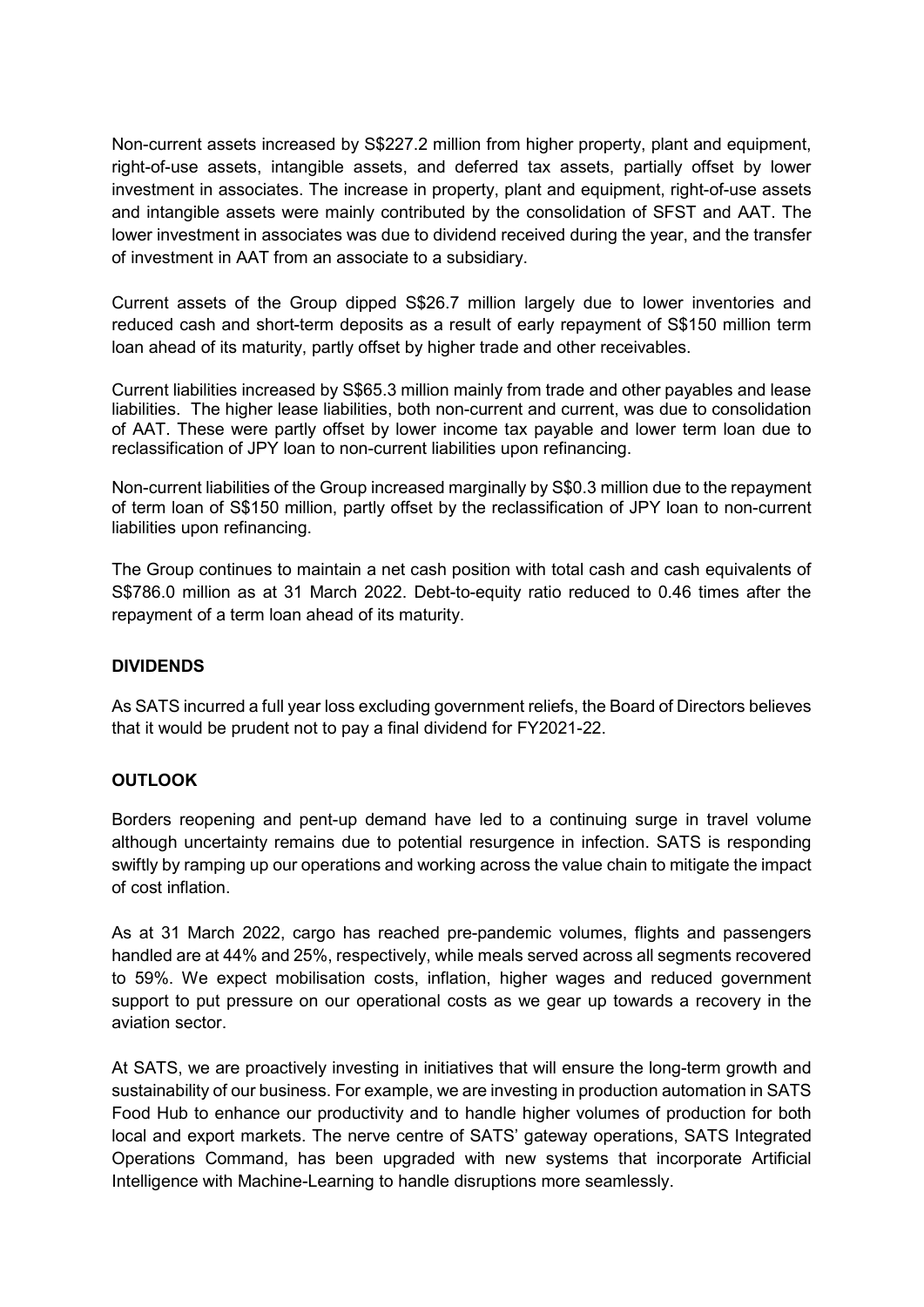*Said Kerry Mok, President and Chief Executive Officer of SATS Ltd., "SATS will continue to grow new revenue streams and to strengthen capabilities to ensure the growth and sustainability of our businesses across the value chain. Productivity and operational excellence are key drivers of the robustness of our growth."* 

**END**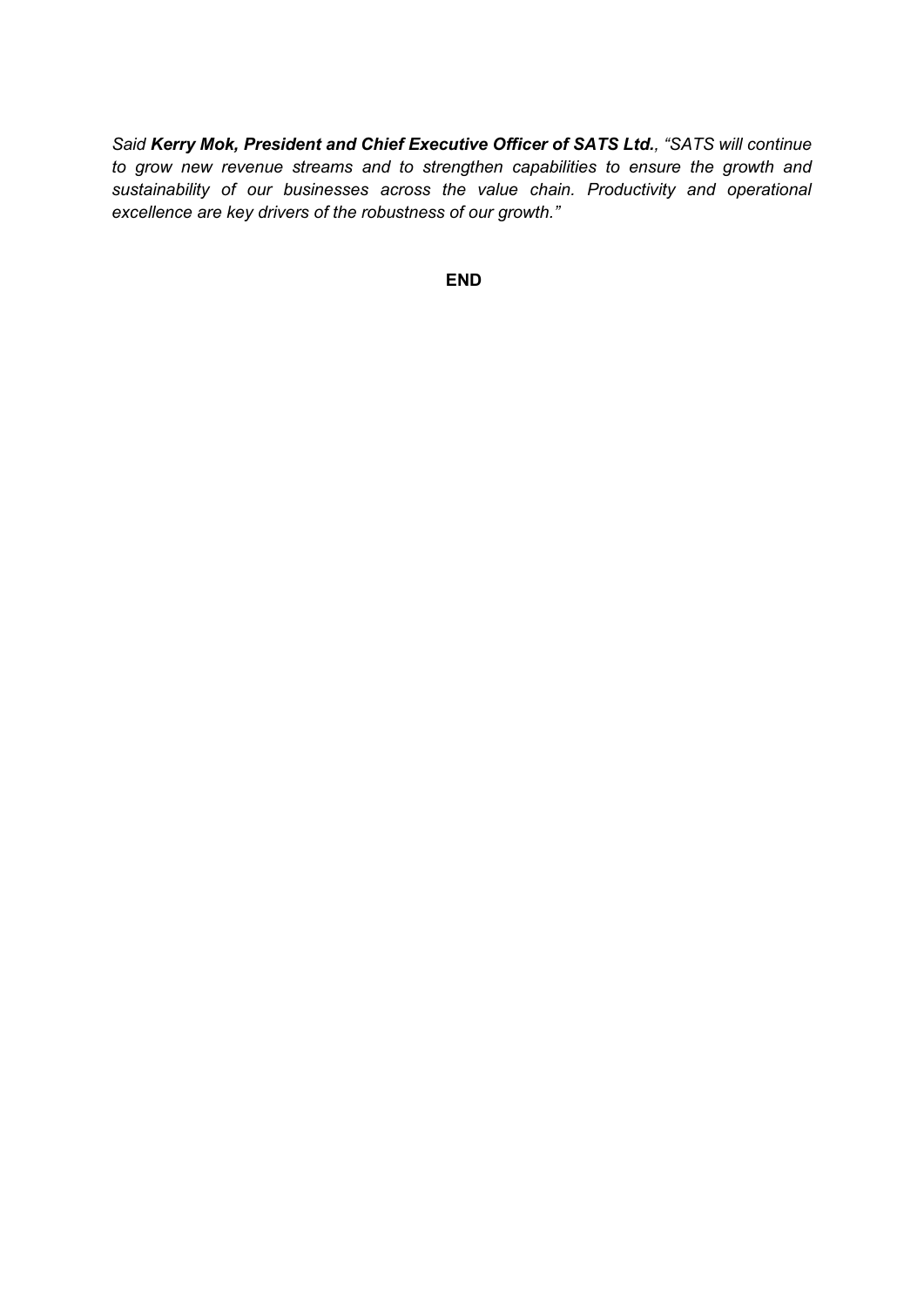## **ABOUT SATS LTD.**

SATS is Asia's leading provider of food solutions and gateway services. Using innovative food technologies and resilient supply chains, we create tasty, quality food in sustainable ways for airlines, foodservice chains, retailers and institutions. With heartfelt service and advanced technology, we connect people, businesses and communities seamlessly through our comprehensive gateway services for customers such as airlines, cruise lines, freight forwarders, postal services and eCommerce companies.

Fulfilling our purpose to feed and connect communities, SATS delights customers in over 55 locations and 14 countries across the Asia Pacific, UK, and Middle East. SATS has been listed on the Singapore Exchange since May 2000. For more information, please visit [www.sats.com.sg.](http://www.sats.com.sg/)

#### **ANNOUNCEMENT INFORMATION**

The complete 2nd Half Year and Full Year FY2021-22 results of SATS are available at [www.sats.com.sg.](http://www.sats.com.sg/)

## **INVESTOR AND MEDIA CONTACT:**

Carolyn Khiu Head, Public Affairs & Branding SATS Ltd. Direct Line: (65) 6541 8200 Email: Carolyn\_KhiuLW@sats.com.sg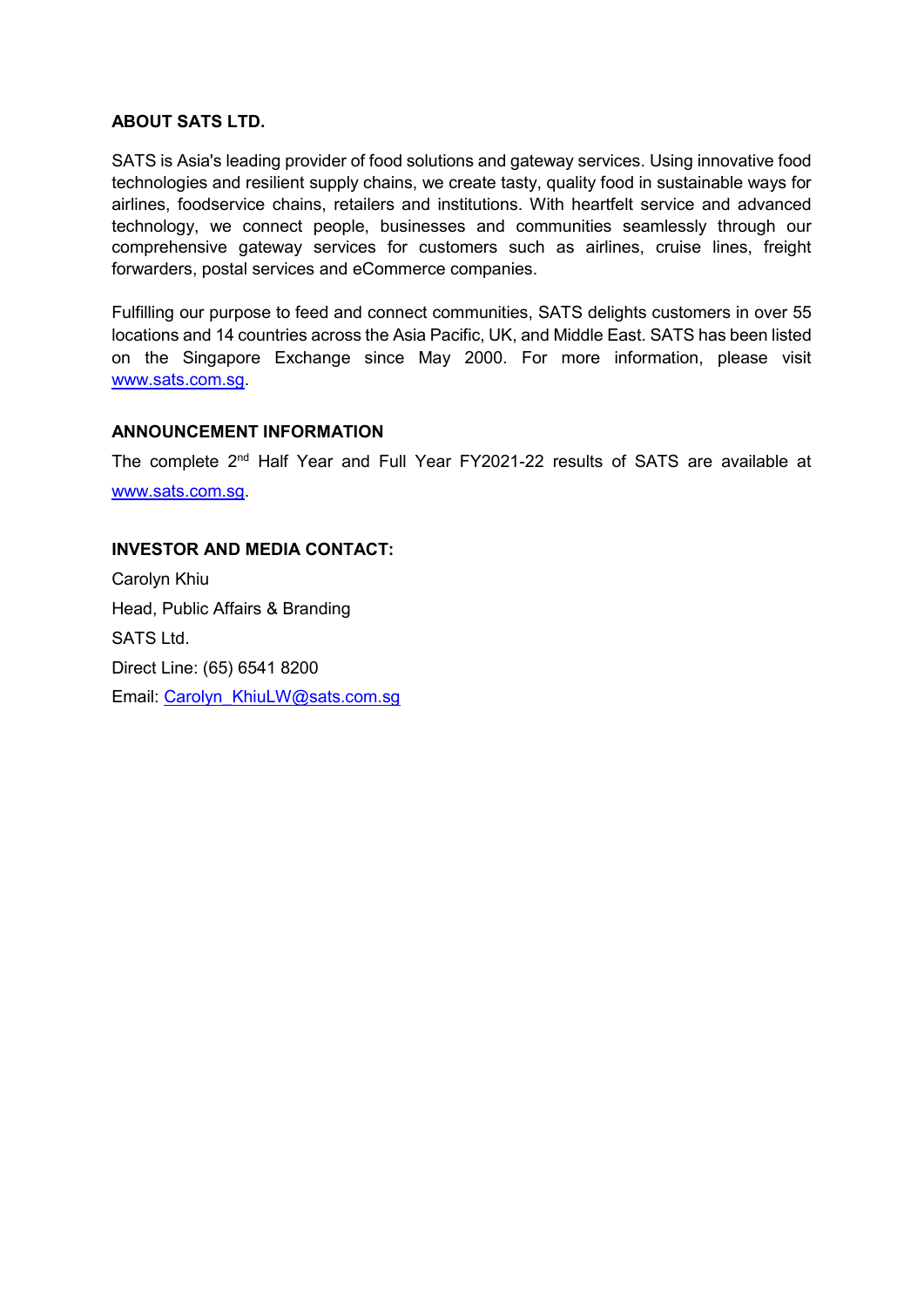## **ANNEX A: GROUP FINANCIAL STATISTICS**

| <b>Financial Results (S\$ million)</b>                         | 2H FY21-22<br>2H FY20-21 |           | FY21-22   | FY20-21 |  |
|----------------------------------------------------------------|--------------------------|-----------|-----------|---------|--|
| Revenue                                                        | 607.3                    | 529.5     | 1,176.8   | 970.0   |  |
| Expenditure                                                    | (653.9)                  | (503.6)   | (1,219.4) | (980.1) |  |
| <b>Operating (loss)/profit</b>                                 | (46.6)                   | 25.9      | (42.6)    | (10.1)  |  |
| Share of results of associates/JVs, net of tax                 | 16.2                     | (3.8)     | 17.1      | (48.0)  |  |
| Loss before tax<br>Profit/(Loss) attributable to owners of the | (24.2)                   | (26.1)    | (27.1)    | (145.5) |  |
| Company                                                        | 7.2                      | (2.0)     | 20.4      | (78.9)  |  |
| Underlying net (loss)/profit                                   | (21.7)                   | 21.4      | (8.5)     | (23.9)  |  |
| <b>Per Share Data</b>                                          |                          |           |           |         |  |
| Earnings per share (cents)                                     |                          |           |           |         |  |
| - Basic R <sub>1</sub>                                         | 0.6                      | (0.2)     | 1.8       | (7.1)   |  |
| - Diluted R <sub>2</sub>                                       | 0.6                      | (0.2)     | 1.8       | (7.0)   |  |
| Return on turnover $(\%)$ R <sub>3</sub>                       | 1.2                      | (0.4)     | 1.7       | (8.1)   |  |
|                                                                | As at                    | As at     |           |         |  |
| <b>Financial Position (S\$ million)</b>                        | 31-MAR-22                | 31-MAR-21 |           |         |  |
| Total equity                                                   | 1,833.7                  | 1,698.8   |           |         |  |
| <b>Total assets</b>                                            | 3,292.3                  | 3,091.8   |           |         |  |
| Total debt                                                     | 837.9                    | 873.4     |           |         |  |
| Gross debt/equity ratio (times) R4                             | 0.46                     | 0.51      |           |         |  |
| Net asset value per share $(\$)$ R <sub>5</sub>                | 1.42                     | 1.38      |           |         |  |

#### **Notes:**

The Group financial statistics should be read in conjunction with the explanatory footnotes found on page 2 of this media release.

- $R1$  Earnings per share (basic) is computed by dividing profit attributable to owners of the Company by the weighted average number of fully paid shares in issue.
- R2 Earnings per share (diluted) is computed by dividing profit attributable to owners of the Company by the weighted average number of fully paid shares in issue after adjusting for dilution of shares under various employee share plans.
- R3 Return on turnover is computed by dividing profit attributable to owners of the Company by total revenue.
- $R4$  Gross debt/equity ratio is computed by dividing total debt by total equity.
- R5 Net asset value per share is computed by dividing equity attributable to owners of the Company by the number of ordinary shares (excluding treasury shares) in issue.